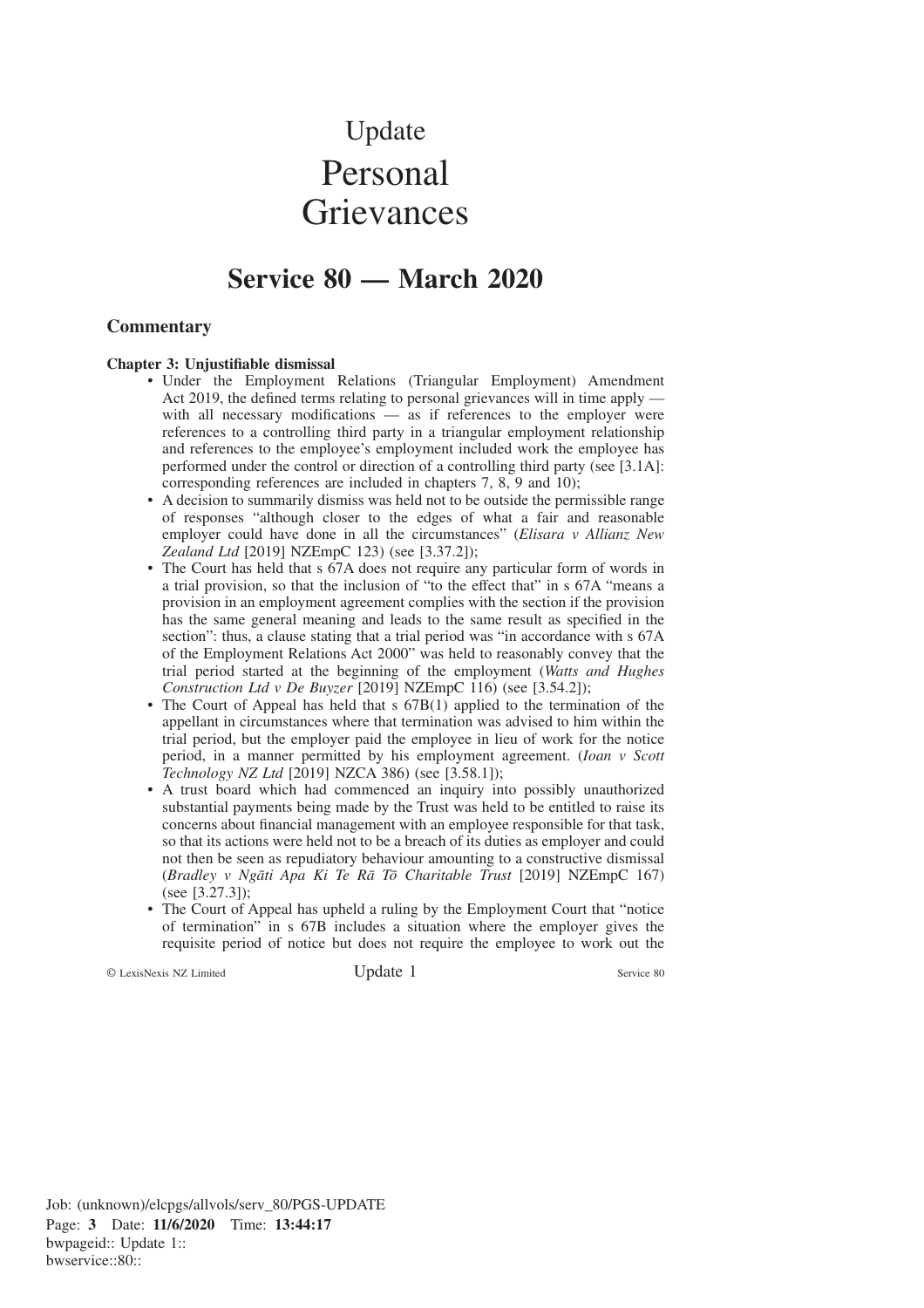notice, instead making a payment for the period of the notice (*Ioan v Scott Technology NZ Ltd* [2019] NZCA 386) (see [3.58.1]);

- Where an individual employment agreement contained a clause stating that the contractual period of notice would not apply if the employer decided "to terminate based on the 90-day trial", the Employment Court held that the trial provision did not meet the notice requirements of s 67B and was accordingly invalid (*Allied Investments Ltd v Cradock* [2019] NZEmpC 159) (see [3.58.1]);
- Proceedings were struck out where notice given under a trial period provision was held to comply with the employment agreement (*Jobbitt v 4 Seasons Indoor Outdoor Living (2014) Ltd* [2019] NZEmpC 198) (see [3.58.1]).

# **Chapter 4: Procedural fairness**

- Where an employee faced with a disciplinary investigation had not obtained relevant information despite being best placed to obtain it and having had time to do so, the Court held that the failure of the employer to make its own inquiries was not a defect in its process and was not unfair to the employee (*Emmanuel v Waikato District Health Board* [2019] NZEmpC 81) (see [4.15.9]);
- Summary dismissal by letter was held to be unjustifiable where it closely followed the raising of serious allegations against the plaintiff without giving him the opportunity of fully responding (*Fernandez v Rappongi Excursions Ltd* [2019] NZEmpC 99) (see [4.16.4.1]);
- Where senior executives of an employer had exchanged correspondence which indicated that they had made their minds up on the outcome of a disciplinary investigation, the Court's finding that the decisionmaker was unencumbered by these views, and came to his own decision on the issue, removed the case from the ambit of predetermination (*Elisara v Allianz New Zealand Ltd* [2019] NZEmpC 123) (see [4.18.1]);
- The Employment Court has reiterated that drug-testing policies, and their application, must be interpreted and applied strictly, given that they impinge significantly upon individual rights and freedoms (*A v N Ltd* [2019] NZEmpC 129) (see [4.11]);
- Breach of procedural fairness arose where an employer suspected an employee of misconduct but withheld the statement of a fellow employee on which it had partially relied  $(A \, v \, N \, Ltd$  [2019] NZEmpC 129) (see [4.16]);
- Dismissal by text message after the employer had made no attempt to investigate his concerns or to raise them with the employee, was held to be unjustifiable (*Thorne v Rolton* [2019] NZEmpC 171) (see [4.17]);
- A decision-making process was held not to have been approached with a sufficiently open mind where a person who had not been assigned the decision-making role, and who bore some ill-feeling towards the employee, was "significantly entwined" in the process (*Maddigan v Director-General of Conservation* [2019] NZEmpC 190) (see [4.18.1.3]);
- An employer investigating alleged misconduct arising from an email sent to a third party under the employee's name proceeded unfairly when it told the employee that he would have to provide "proof" that his email account had been spoofed or hacked rather than asking for information that would allow it to understand what had happened (*Johnson v Chief of the New Zealand Defence Force* [2019] NZEmpC 192) (see [4.19]).

# **Chapter 5: Grounds for dismissal**

• Lying to an employer that absence from work was due to a cancelled flight, when the employee (who had previously been warned about timeliness) had never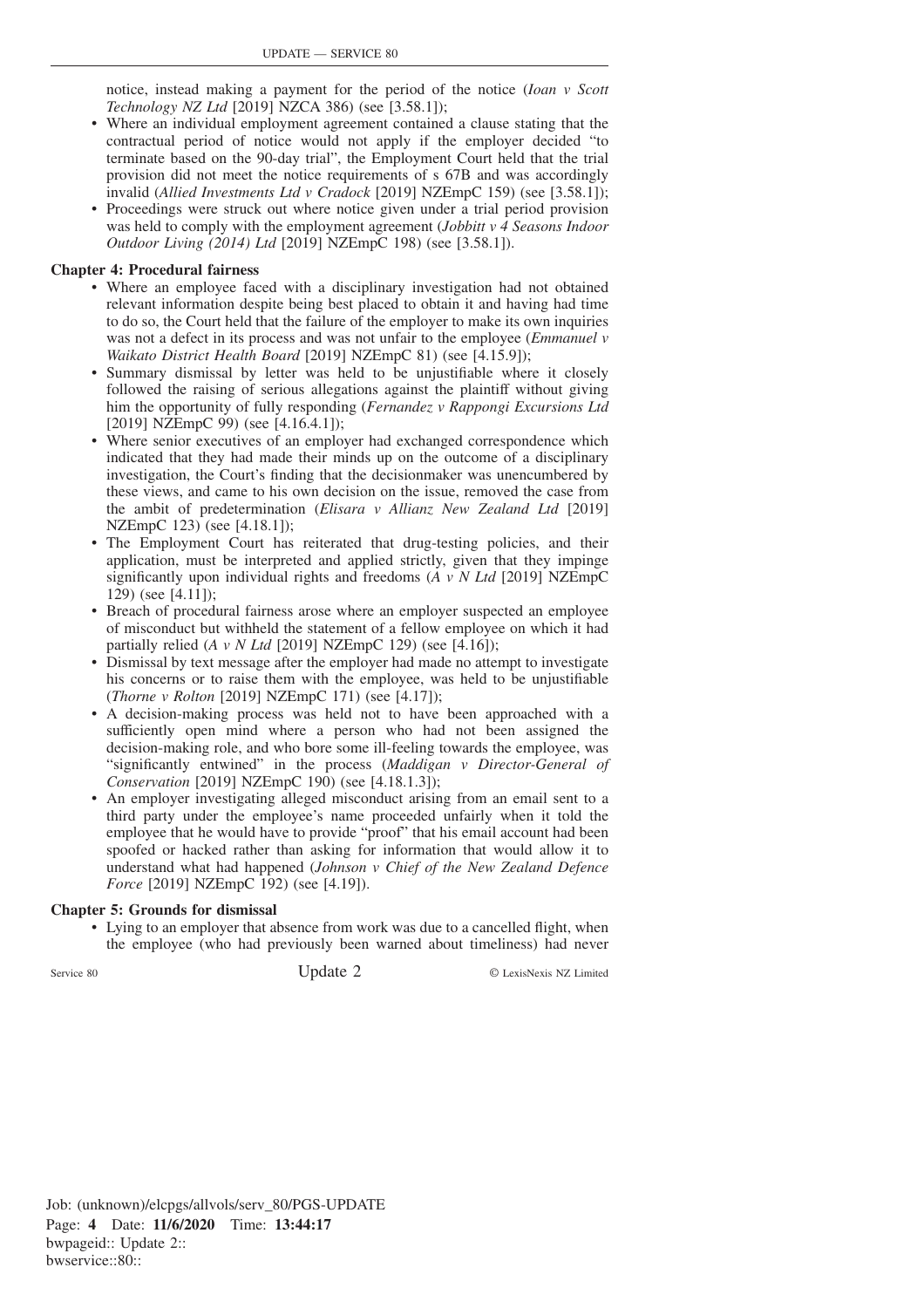booked a flight, was found to be a misleading statement amounting to serious misconduct justifying dismissal (*Emmanuel v Waikato District Health Board* [2019] NZEmpC 81) (see [5.10.5]);

- Where an employer abandoned the attempt to impose its own drug testing policy without consultation and invited a drug-testing operator into the workplace without notice, an unjustifiable dismissal was held to occur when the employee refused to take a drug test and the employer remained unsatisfied with her answers to questions put to her subsequently (*A v N Ltd* [2019] NZEmpC 129) (see [5.6.3]);
- The Court has re-emphasized the need for an employer with intellectually disabled service users to care for vulnerable persons in a particular non-aversive way (*Cowan v IDEA Services Ltd* [2019] NZEmpC 172) (see [5.8.4]);
- No redundancy occurred where a manager's proposed role in a restructuring was for work in the same location, reporting to the same manager, holding the same status in the company, requiring the same skills and experience, and involving similar tasks (*Johnston v The Fletcher Construction Company Ltd* [2019] NZEmpC 178) (see [5.27.1]).

#### **Chapter 7: Unjustifiable disadvantageous action**

- Where an employee was unsuccessful in being selected for training for a better-paid position, his claim for unjustifiable disadvantage failed when the Court held that the Company's treatment of the employee did not breach relevant clauses in the collective agreement, including a clause undertaking to provide non-discriminatory assessment (*Lyttelton Port Company Ltd v Pender* [2019] NZEmpC 86) (see [7.8.3]);
- In a case where the process for an employee's return to work after a settlement of a grievance continued to involve the active participation of a manager with whom she had had an antagonistic relationship, the Court observed that a fair and reasonable employer could be expected to recognize that the manager should withdraw from the process (*CBA v ONM* [2019] NZEmpC 144) (see [7.5.3]);
- "Disadvantage" was established where the employer's behaviour made it clear to an employee, who had not been disciplined after an investigation, that he was nevertheless not trusted (*Johnson v Chief of the New Zealand Defence Force* [2019] NZEmpC 192) (see [7.10]).

### **Chapter 8: Discrimination**

• "Intra-ground" disability discrimination was held not arise where two employees, each of whom suffered a psychiatric/ psychological disability of a similar type or level, were alleged to have been treated differently (*CBA v ONM* [2019] NZEmpC 144) (see [8.15]).

### **Chapter 11: Remedies**

- In a case where dismissal for serious misconduct was held to have been justifiable, the Court indicated that reinstatement would have been ruled out in any event (*Emmanuel v Waikato District Health Board* [2019] NZEmpC 81) (see [11.4A.10]);
- The Court upheld an order for interim reinstatement where there was a strong case relating to predetermination, the need to provide a fair selection process, requests for further information and consideration of alternative employment options (*Genesys Telecommunications Laboratories Ltd v Scott* [2019] NZEmpC 113) (see [11.9]);